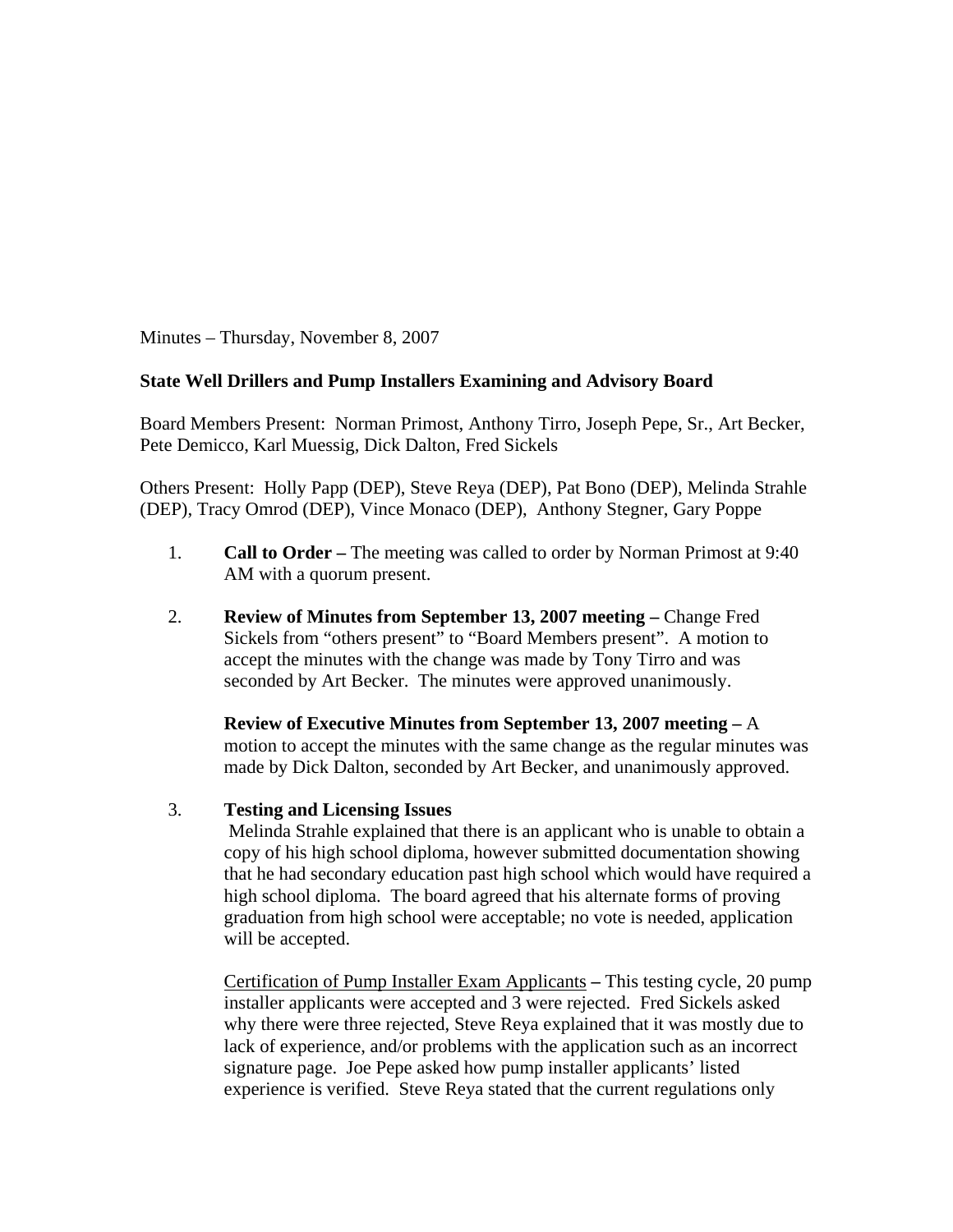require that two references certify the applicants' experience and that their signature pages are notarized. A motion to accept the list as prepared was made by Pete Demicco and was second by Karl Muessig and the motion carried.

Certification of Soil Borer Exam Applicants **–** This testing cycle, 19 soil borer applicants were accepted, 1 was rejected, and one applicant is pending. Pending applicant Anthony Stegner is present at the meeting to request a variance of an application requirement. A prior application of his was rejected in 2005 because he had not been on the apprentice list for long enough. He has drilled Category 5 wells deeper than 50 ft (requirement), however, because he works on federal land under federal programs (EPA), none of his greater than 50-ft wells have been permitted by the Department. He is asking the Board to approve the referenced work without a permit/record so that he may sit for the exam. A discussion of administrative issues such as this case and the disagreement about the need to permit federal projects ensued. A motion to approve Anthony Stegner's application was made by Dick Dalton and was seconded by Art Becker; the motion carried. A motion to accept the rest of the approved test applicants was made by Karl Muessig and was seconded by Tony Tirro; the motion carried.

Certification of Monitoring Well Exam Applicants **–** This testing cycle, 23 monitoring well driller applicants were accepted, none were rejected, and one is pending. Anthony Alexander's application status changes from "pending" to "approved" due to the agreement to accept alternate certification for high school graduation. A motion to accept the list as amended was made by Art Becker and was seconded by Pete Demicco; the motion carried.

Certification of Scores from October Master Driller Exams **–** All of the examinees either failed the exam or were "no shows". Vince Monaco mentioned that the Department is looking into changing the regulations so that smaller public supply wells may not require a Master Driller's license (based on the complexity of the well, not the use). A motion to accept the list as prepared was made by Dick Dalton, seconded by Pete Demicco, and approved unanimously.

Certification of Scores from October Journeyman Exams – Joe Pepe asked how the Department allows testers to come in and review their exam results. Holly Papp explained that it is in the regulations that they have 30 days to review the exam from the date of their score letter. The Board discussed the possibility of lowering passing scores. Vince Monaco stated that the requirement to complete a course prior to taking the exam might be added when the Continuing Education program is started. Norm Primost noted that an assessment of the level of competency in the drilling world might be needed when deciding whether or not to lower the standards. Joe Pepe suggested that the minimum amount of experience required to take the pump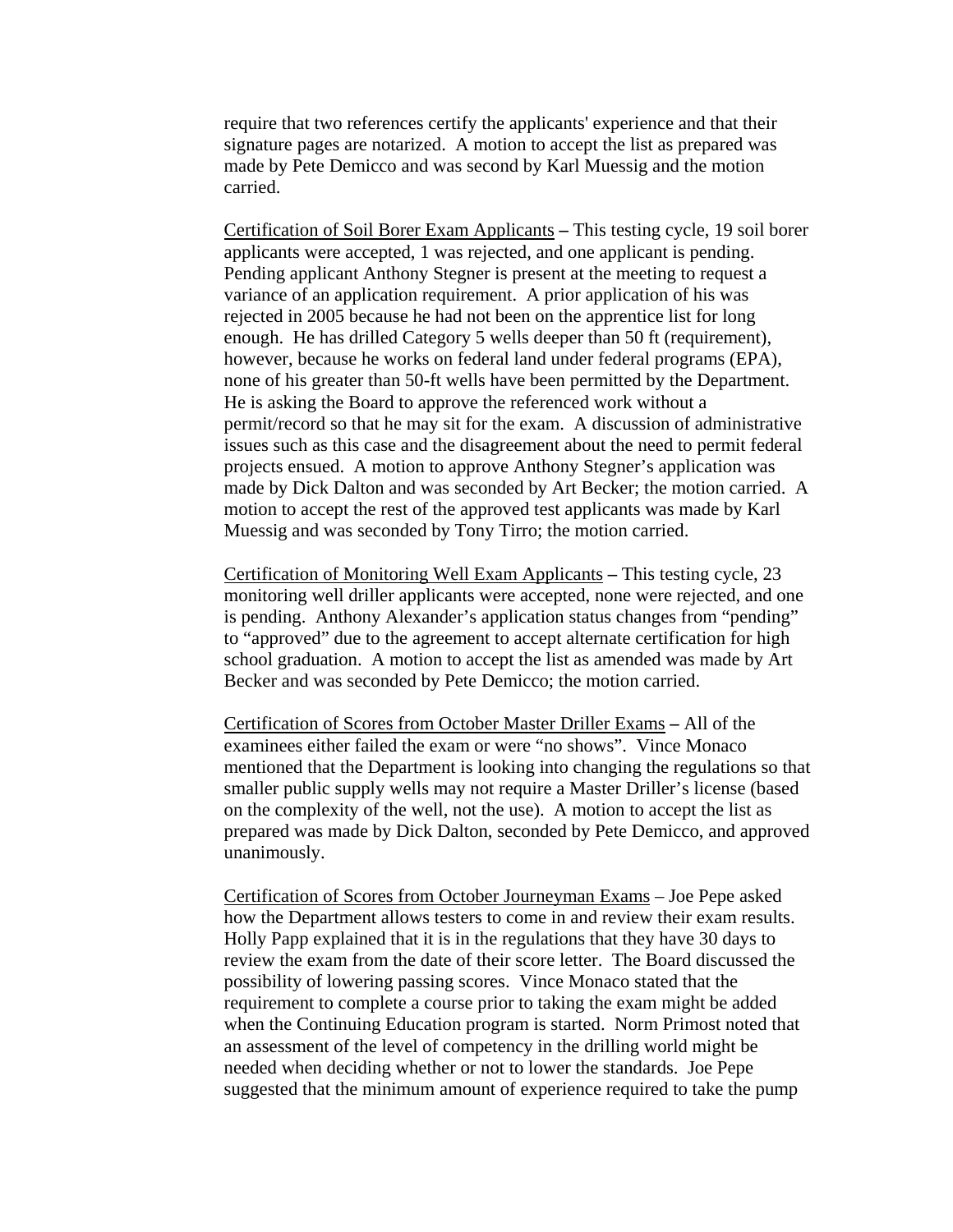installers test might need to be raised. A motion to accept the list as prepared was made by Karl Muessig, seconded by Dick Dalton, and passed unanimously.

Certification of Scores from October Journeyman B Exams – Norm Primost asked how many of the testers had taken the exam before, Melinda Strahle noted that 4 of the 7 had taken the exam on previous dates. Gary Poppe thinks it comes down to a lack of studying. Fred Sickels believes a lot of it is attitude. Art Becker suggested that the Board take a look at the technical section of the exams. A comment was made attesting to the fact that two of the drillers who failed the test are good drillers. Fred Sickels thinks that maybe we need to take other areas into consideration for good drillers who aren't "book people". Norm Primost added that the Board needs to review the Journeyman, Journeyman B, and Monitoring Well exams all at the same time (side by side). The Board will set aside a time to review those three exams and the suggested study material as well. Dick Dalton noted that a lot of the questions have ambiguous answers. Art Becker, Tony Tirro, and Dick Dalton volunteered to look at the exams. A motion to accept the list as prepared was made by Karl Muessig, seconded by Dick Dalton, and the motion carried.

4. **Proposed 2008 Board Meeting Dates** – January 10, March 18, May 22, July 10, September 18, and November 18 were accepted as the 2008 State Well Drillers and Pump Installers Examining and Advisory Board Meeting dates. The Department will post the meeting dates on the NJDEP website and send out public notifications. Art Becker suggested adding another tab or link on the website to make is easier to find the dates of tests and Board meetings.

### 5. **Technical Issues**

Update on grout demo **–** Steve Reya said that there is currently no new update. The drilling company's job is on hold; a new date will be scheduled.

Discussion of GPS Units **–** Norm Primost has researched handheld GPS units with Art Becker and George Striker. They were looking to find some that will be acceptable for use in order to meet the requirements set forth in the regulations that go into effect on July 1, 2008. Norm Primost reviewed with the Board the three units that he believes would be best. Pat Bono suggested taking the three units in the field with someone from the Department (Lou Jacoby) and someone from NJGS in order to test each unit. The Board asked how the Department is planning to enforce the new standards. Pat Bono explained that they will use a variety of methods; some submittals will be blatantly wrong, and the Department will eventually be taking a look at the data to see how accurate it is. E-Permitting will help. The Board also asked if there will be penalties for "willful non-compliance". Fred Sickels said we will need to talk to Enforcement and that it is important for the drilling community to understand that many groups (within and outside of the Department) will use this information and it needs to be accurate. Norm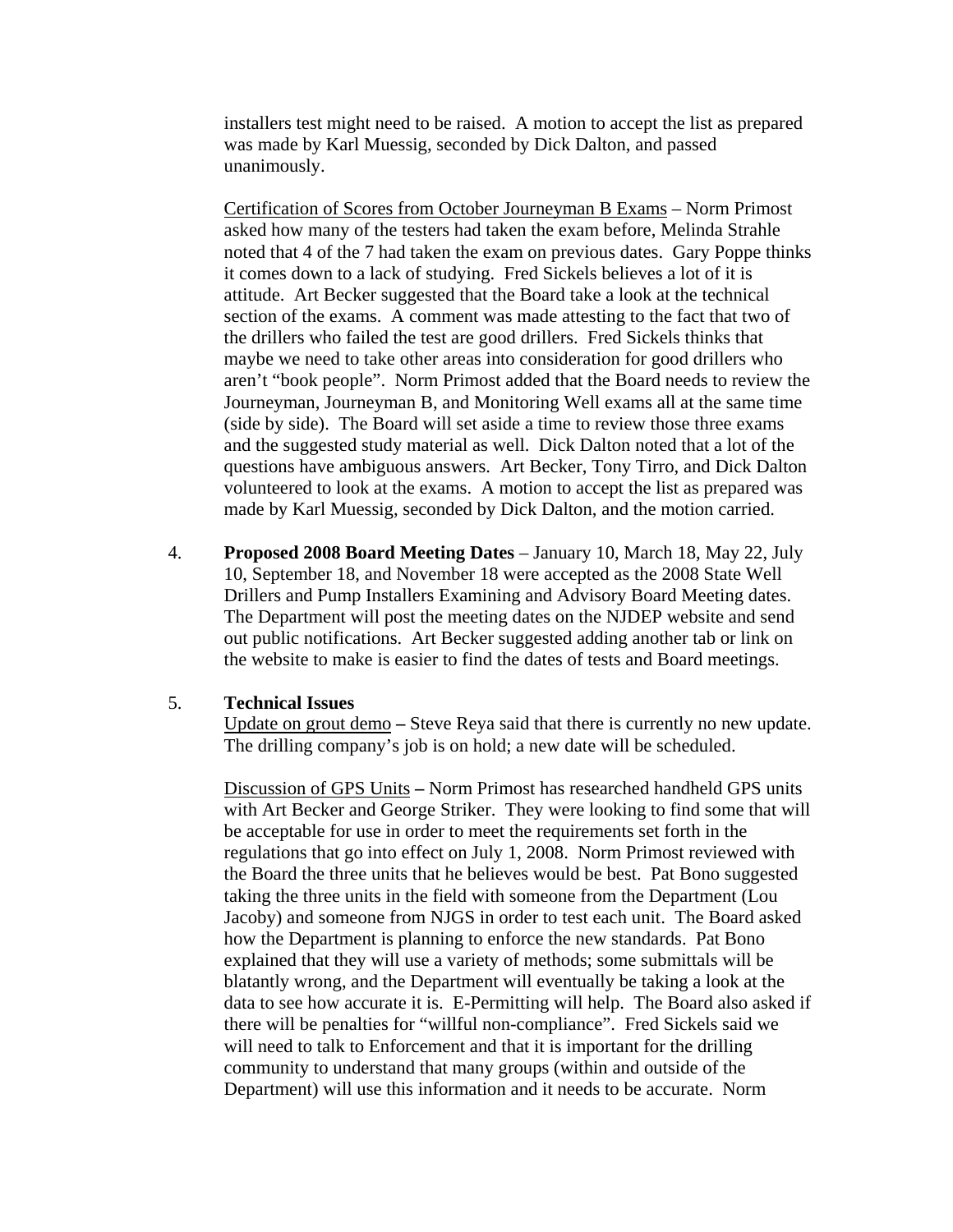Primost suggests encouraging drillers to keep data so that it can be verified if it is ever questioned. The Department agreed to give the NJGWA a list of all NJ licensed drillers so that the association can include non-members when they send-out information concerning suggested GPS units. Tony Tirro asked if the submittal of coordinates will be required for soil borings? The Department stated that they are still considering that point.

6. **Update on Board Vacancy Applicants/Process –** Pat Bono explained that there were 8 applicants for the vacancy of a driller of any class (Dan Bowen, Joseph Yost, Gary Poppe, Jeffrey Marchesi, Charlton McGinnis Jr, Joseph Neri, Ben Thies, and Michael Gunther). The Department has reviewed any current or past enforcement actions against applicants and has taken into account what knowledge/experience the Board had recommended looking for in an applicant. The Department has recommended 2 of the applicants to the Commissioner; the Commissioner will appoint one of them to the Board. After the appointment has been made, thank you letters will go out to the 7 other applicants with encouragement to apply again the next time there is an opening. Norm Primost announced that he is retiring from the board in July 2008. He will be available if anything is needed. Pete Demicco announced that he has accepted a new job in Delaware and will most likely be moving there and resigning from the Board in July 2008 as well. This will make two openings in the Board that will need to be filled. Fred Sickels noted that he appreciates the quality and professionalism that the board displays.

### 7. **Program Updates**

New SOP for Deviations from Set-back Minimums – Pat Bono discussed the new Standard Operating Procedure (SOP) for obtaining pre-approvals for domestic (new or replacement) wells that will not meet the minimum setback distance requirements from potential sources of contamination. The Department now requires an approval from the local administrative authority (health department) before it will approve a well permit for a well that will not meet the minimum setback distances. The well owner or driller are required to provide the local administrative authority with a photocopy of the well permit application which accurately depicts site features and shows the reasons the minimum set-back distances cannot be met. The local administrative authority then verifies the information and faxes the approved permit copy to the Department. The procedure was recently instated and is working.

E-permitting **–** The Department has been finalizing the design with the consultant, however, a final draft has not yet been realized. No drastic changes have been made. However, more work needs to be done to make the NJEMS interface function properly. Licensed drillers will enter their "portal account" by entering with their license number instead of their registration number; entry will be password protected. This web-based program will handle well permitting, cancellations, records, modifications, and